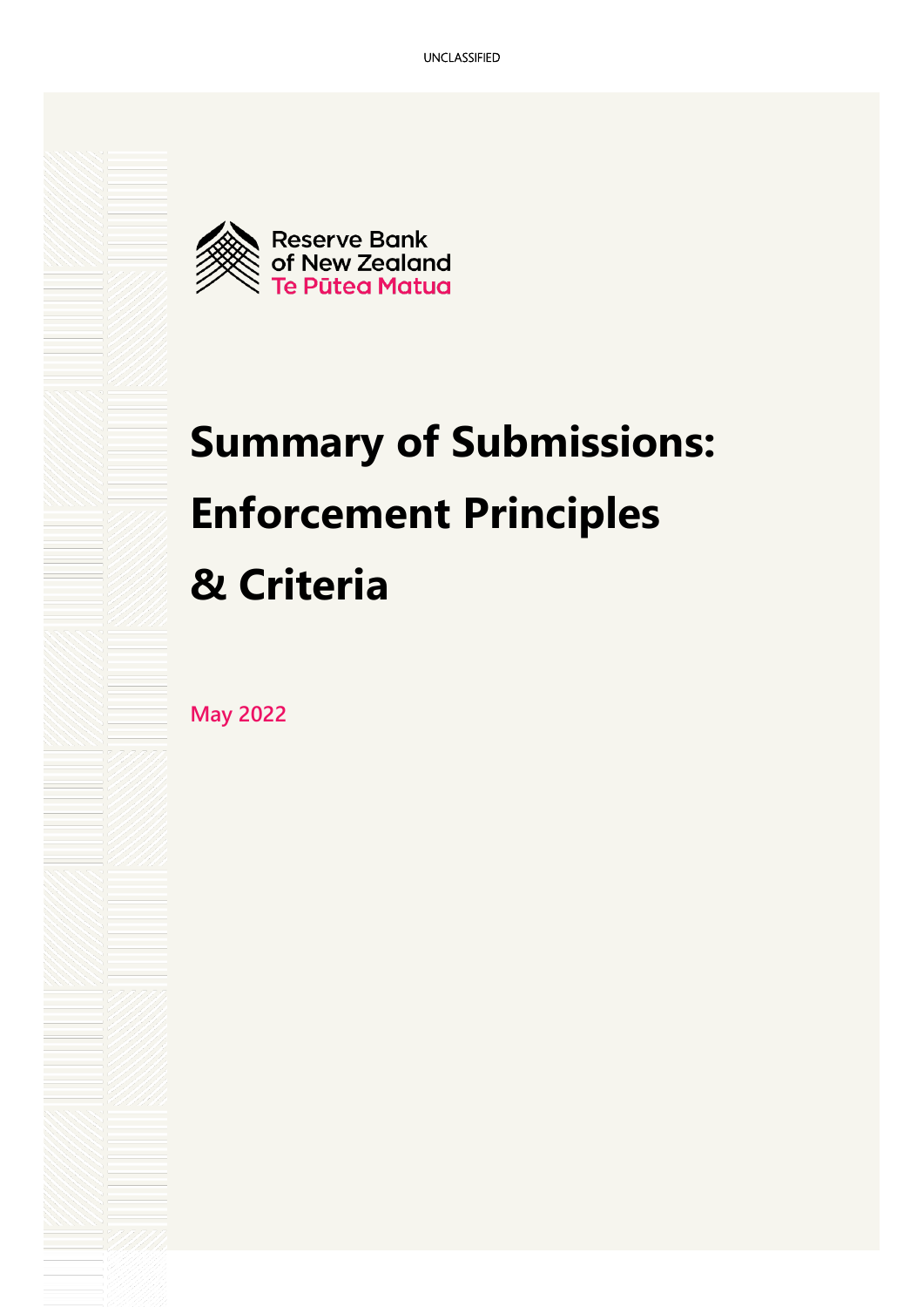# **Table of Contents**

| Background___                                                  | 2              |  |
|----------------------------------------------------------------|----------------|--|
| Enforcement framework                                          | $\overline{c}$ |  |
| Enforcement Principles and Criteria                            | 3              |  |
| Consultation process __                                        | 3              |  |
| Feedback and Reserve Bank's responses ____                     |                |  |
| Submissions on choice and application of individual principles | 4              |  |
| Submissions for other principles                               | 5              |  |
| Other comments on principles                                   | 6              |  |
| Submissions on choice and application of individual criteria   |                |  |
| Submissions for other criteria                                 | 8              |  |
| Other comments on criteria                                     | 9              |  |
| Suggestions for additional guidance                            | 9              |  |
| Additional comments                                            |                |  |
| Next steps                                                     |                |  |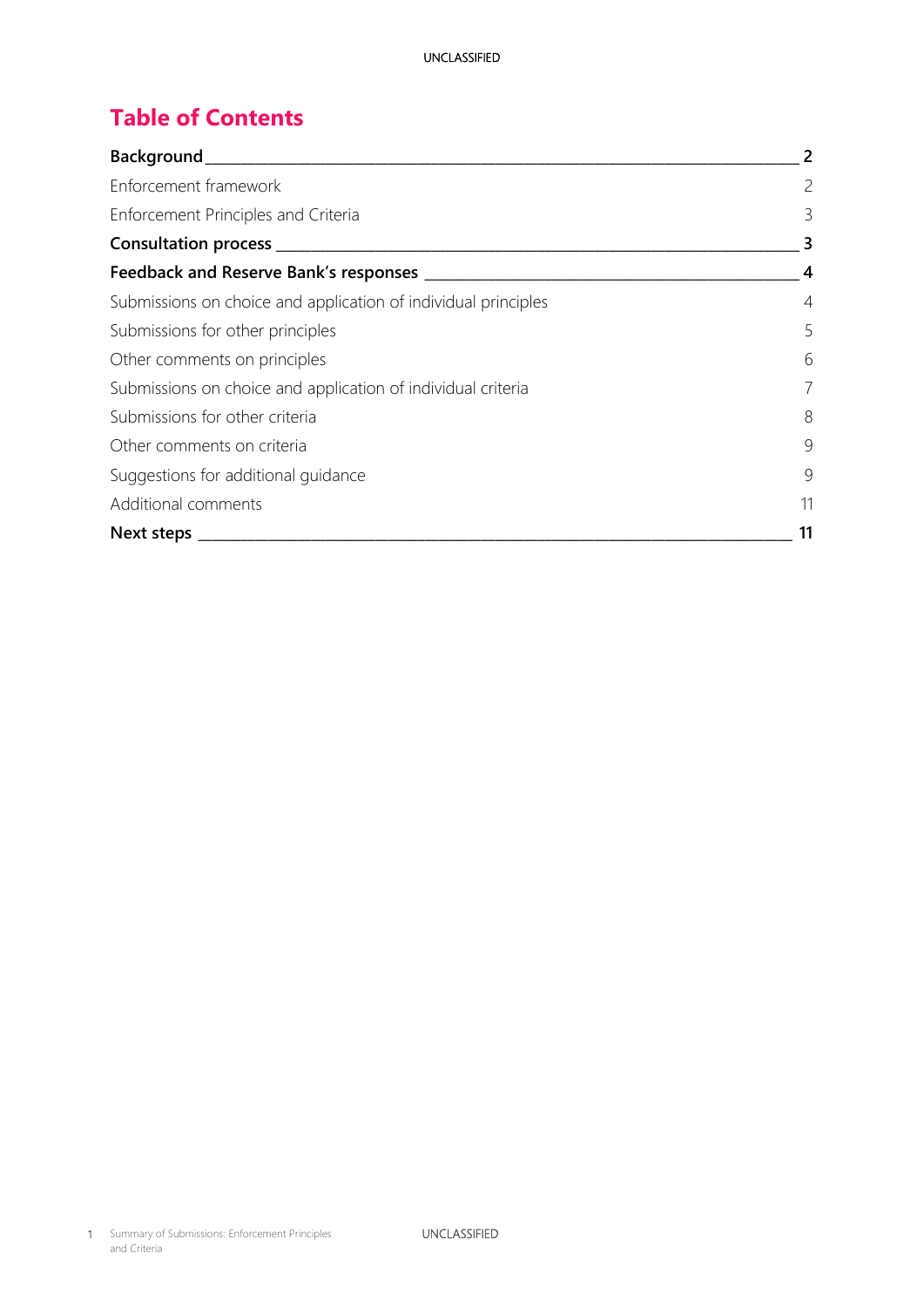# <span id="page-2-0"></span>**Background**

At Te Pūtea Matua, the Reserve Bank of New Zealand, we are *kaitiaki* (guardians) of New Zealand's financial ecosystem. We carry out our prudential functions with the objective of protecting and promoting the stability of New Zealand's financial system and in accordance with the purposes and objectives of the prudential legislation for different sectors.

For banks and non-bank deposit takers (NBDTs) the purposes include avoiding the significant damage to the financial system that could result from the failure of a regulated entity. For insurers, the purposes include promoting public confidence in the insurance sector. For financial market infrastructure (FMIs), we jointly regulate and supervise settlement systems with the Financial Markets Authority.

We also perform and exercise functions or powers conferred on us by the Anti-Money Laundering and Countering Financing of Terrorism Act 2009 (the **AML/CFT Act**), in accordance with the purposes of the AML/CFT Act.<sup>1</sup> We are the designated AML/CFT supervisor for banks, NBDTs and life insurers.

In order to achieve the purposes of our various pieces of legislation we use a range of supervisory and enforcements tools to promote compliance. Our supervisory approach uses relationshipbased monitoring of an entity's compliance with prudential and reporting obligations. This monitoring ensures that we maintain familiarity with the financial condition and risk profile of each entity we regulate and that we maintain a state of preparedness to instigate corrective action should this be considered necessary.<sup>2</sup>

In most circumstances, supervisory responses are effective in achieving our purposes in a resource-efficient and timely manner. However, the effectiveness of prudential and AML/CFT supervision depends on regulated parties knowing that we will take firm action where noncompliance is identified and risks are not being properly addressed. Enforcement is therefore an integral part of our compliance toolkit. Where we identify serious non-compliance, issues will be referred to our specialist Enforcement team for formal investigation and response as appropriate.

## <span id="page-2-1"></span>**Enforcement framework**

We are developing our enforcement framework to provide guidance on our approach to using our enforcement discretion to address risks associated with our prudential mandate and our responsibilities under the AML/CFT Act.<sup>3</sup> The enforcement framework will consist of several pieces of public guidance which should be read alongside each other to provide a comprehensive understanding of our enforcement process:

- Principles and Criteria Guidelines describe the fundamental considerations for the enforcement framework that we will work through and weigh when deciding on the appropriate enforcement response.
- Enforcement Guidelines describe our escalating regulatory response model and further detail on how we apply the enforcement principles and criteria when selecting the appropriate regulatory response.

<sup>1</sup> The Reserve Bank is one of three agencies in New Zealand tasked with supervising, monitoring and enforcing obligations under the AML/CFT Act.

<sup>&</sup>lt;sup>2</sup> Overview of the banking oversight regime a[t https://www.rbnz.govt.nz/regulation-and-supervision/banks/overview](https://www.rbnz.govt.nz/regulation-and-supervision/banks/overview)

<sup>&</sup>lt;sup>3</sup> The enforcement framework will also apply to other areas that we may choose to investigate such as non-compliance with the restricted word provisions of the RBNZA and IPSA, and our central bank remit under Part 2 of the RBNZA.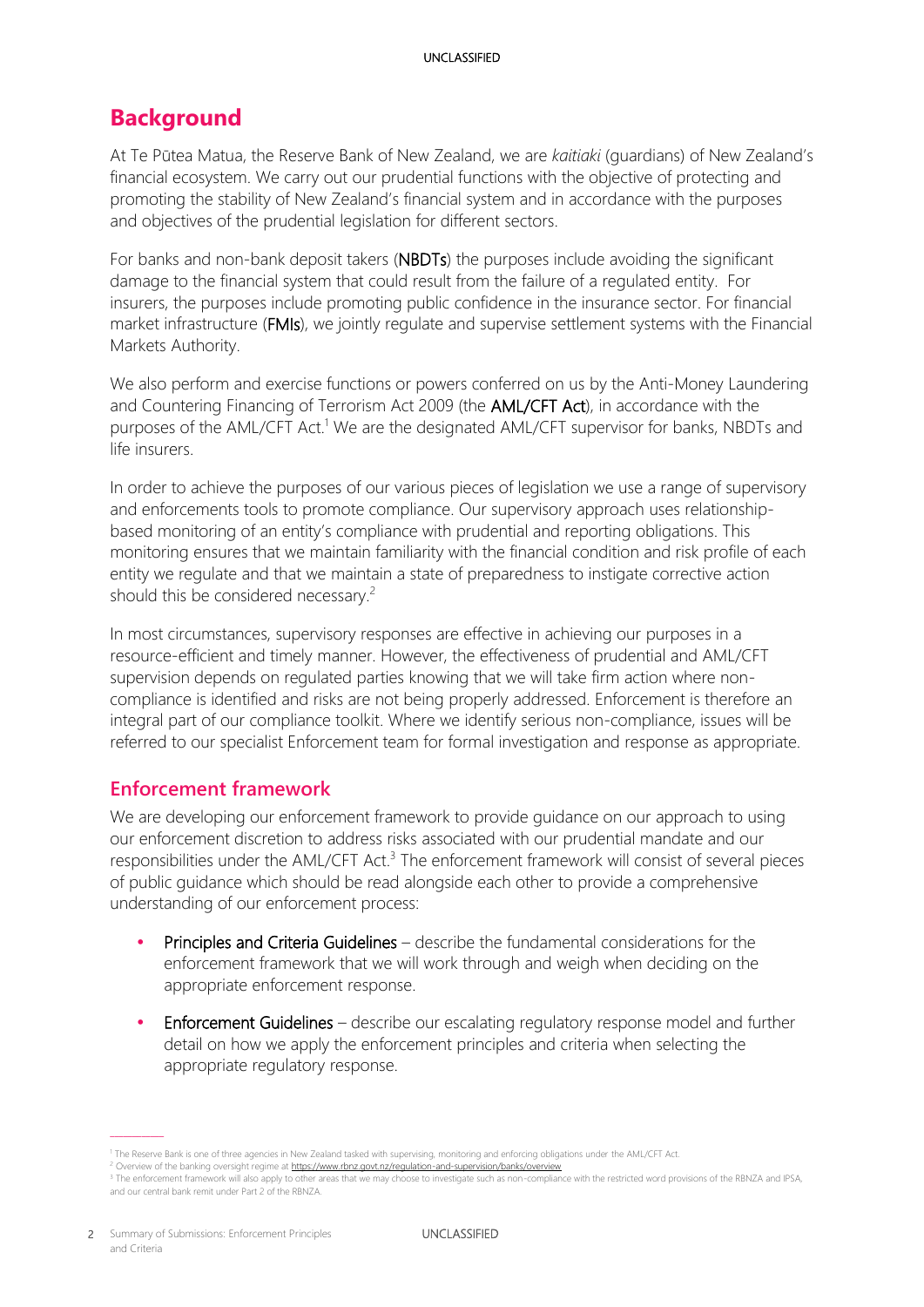Investigation Guidelines – describe our approach to formal investigations and how we apply the enforcement principles and criteria throughout the lifecycle of an investigation. The Investigation Guidelines also describe our use of information gathering powers under our legislation.

# <span id="page-3-0"></span>**Enforcement Principles and Criteria**

The enforcement principles and criteria are fundamental considerations for the enforcement framework.

- The principles are a set of high-level values that guide the direction of our enforcement strategy and inform our approach to applying our enforcement discretion. Our three enforcement principles are: risk-based, proportionate, and transparent.
- The criteria are specific considerations which will be worked through and weighed against the available evidence when deciding on the appropriate enforcement response. They will be used by the enforcement team as a guide to analysing evidence, and will inform our consideration of a particular issue, through their inclusion in referral and enforcement decision memos. Our four enforcement criteria are: seriousness of conduct, responsiveness, public trust and confidence, and efficacy.

To collaborate with industry in the development of the enforcement framework, we published the Enforcement Principles and Criteria Consultation Document (the consultation document) in October 2021.

This document outlines the feedback received from our consultation and the key themes emerging from the consultation process. After considering submissions, we intend to incorporate some of the feedback into the final version of our Enforcement Principles and Criteria Guidelines (P&C Guidelines). Other elements of the feedback will be incorporated into other parts of our published enforcement framework, such as the Enforcement Guidelines and the Investigation Guidelines. We expect to publish the Enforcement Guidelines in Q2 2022, with the Investigation Guidelines to follow in Q3. We do not intend to consult on the development of other parts of the enforcement framework as they are largely operational guidelines detailing how we apply the principles and criteria and our other commitments in practice.

# <span id="page-3-1"></span>**Consultation process**

The consultation process on the enforcement principles and criteria opened on 13 October 2021, and closed on 24 November 2021. We received 12 submissions on the consultation paper, comprising:

- 11 substantive submissions from Banks, NBDTs, Insurance, and FMIs; and
- One brief statement of support from NBDT trustees.

Non-confidential submissions have been uploaded to the Reserve Bank website.

This document provides a summary of the submissions received in response to our consultation, as well as a brief response to those submissions. Here, we focus on the common themes and views raised in the submissions. This document is not intended to be an exhaustive summary and response to all points raised. We direct readers to the consultation document and published substantive submissions for a full understanding of our responses.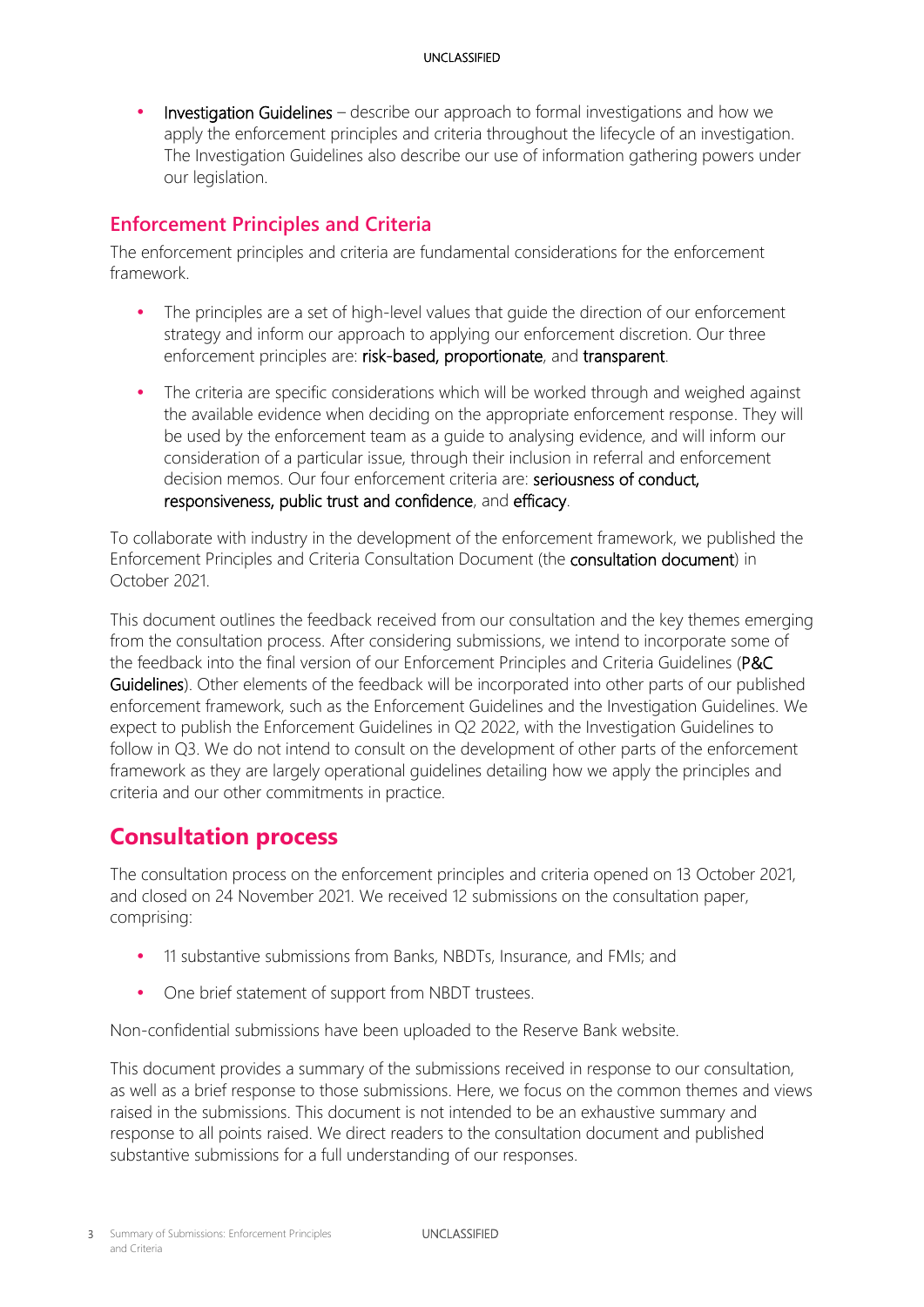We intend to finalise and publish the final P&C Guidelines in Q2 2022, with further quidance to follow in due course.

# <span id="page-4-0"></span>**Our responses to feedback received**

## <span id="page-4-1"></span>**Submissions on choice and application of individual principles**

Submitters generally responded positively to the proposed enforcement principles and the way that they were described in the consultation document.

- Transparency Submitters supported the transparency principle as it promotes consumer confidence in market monitoring and positively influences the behaviour of financial institutions. Six submitters made specific suggestions relating to either *transparency of process* or *transparency of outcome* as delineated in the consultation document.
	- *Transparency of process* Two submitters suggested that *transparency of process* should explicitly record how the Reserve Bank will engage with entities transparently throughout the lifecycle of any enforcement activity. Specifically, that the Reserve Bank's commitment to open and transparent communication should be consistent across its supervision and enforcement functions.
	- *Transparency of outcome* Several submitters commented on the considerations behind when the Reserve Bank will publish an enforcement outcome and what will be published. Specifically, submitters were keen that the Reserve Bank recognises that publication is part of, not separate to, an enforcement response that serves as a deterrence for future misconduct, both for the entity itself and the wider market. Additionally, submitters noted that publication should not be automatic, and may not be appropriate if it is not in the public interest to do so and the threshold included in the consultation document of 'exceptional circumstances' for non-publication is a high bar.
- Proportionality Submitters were generally supportive of the proportionality principle. Two submitters made specific suggestions on how the proportionality principle could be improved:
	- One submitter suggested that the Reserve Bank clarifies its statement that the enforcement response will be 'calibrated to the individual entity' by expressly acknowledging the relevance of the size and nature of the entity in the enforcement response. However, another submitter noted that entity size and influence in the industry should not become a defining factor in the Reserve Bank's enforcement strategy, causing the enforcement function to overly focus on key industry participants rather than the industry as a whole.
	- One submitter recommended that the proportionality principle be expanded to include 'fairness'. In their view, regulators should be seen as consistent and fair in their treatment of regulated entities, to promote and maintain open, collaborative relationships with the sector.
- Risk-based None of the submitters made explicit comments on the risk-based principle.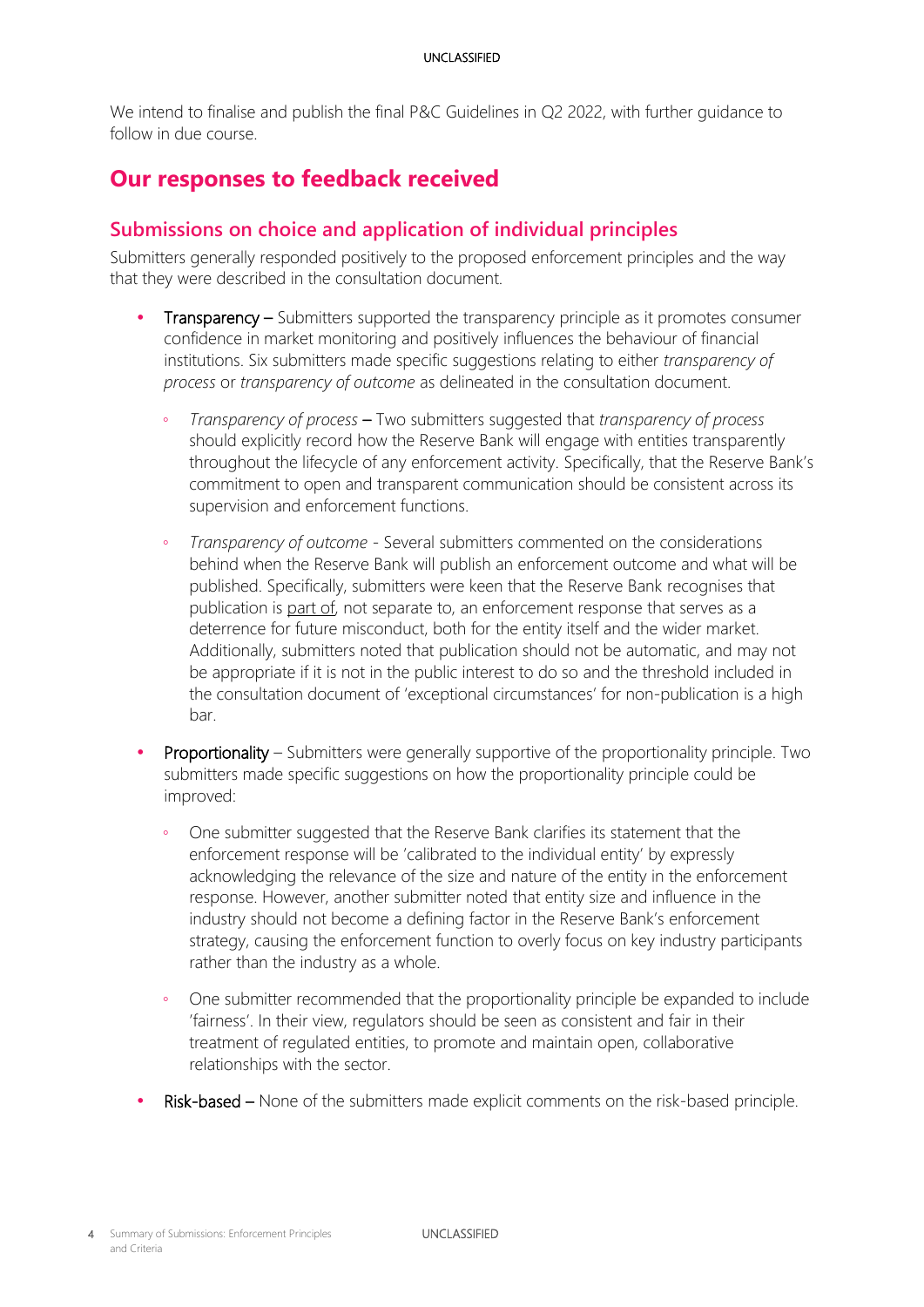## **Our response**

We note that the principles are intended to provide a lens through which the criteria (specific considerations) are applied and so are deliberately drafted at a high-level to guide and inform decision making. However, we have considered submitters' responses and make the following comments:

- Transparency Given the high-level nature of the principles and criteria, in our view, it would be inappropriate to make commitments in the final P&C Guidelines relating to how we will engage with entities in specific circumstances. However, we will keep these comments under consideration as we continue to develop the enforcement framework, in particular, the Investigation and Enforcement Guidelines. We respond to other specific comments below:
	- Regarding consistency between the Enforcement and Supervision functions under *transparency of process*, we believe it is appropriate to draw out how our Relationship Charter applies in respect of Enforcement matters.
	- Regarding the publication of enforcement action under *transparency of outcome*, in our view, the consultation document is sufficiently clear that publication will not be automatic. However, we will review the language used to make sure that we are being clear about the factors that may weigh against publication. The *transparency of process* principle (and, more broadly, our adherence to the Relationship Charter) should ensure that regulated entities are not surprised by a public statement of the initiation of formal action against them.
	- Finally, we agree that publication may form part of an enforcement response and will acknowledge this in the final P&C Guidelines.
- Proportionality Noting the high-level nature of the principles, in our view it would be inappropriate to make commitments in the P&C Guidelines relating to how we will specifically calibrate our enforcement response to a particular entity or industry. However, we will keep this point under review as we further develop the Investigation and Enforcement Guidelines. Regarding expanding the proportionality principle to include 'fairness', in our view 'fairness' does not need to be explicitly included in the proportionality principle as it is already captured under the 'public trust and confidence' criterion.

## <span id="page-5-0"></span>**Submissions for other principles**

Four submitters suggested additional enforcement principles, including:

- Priority/focus areas: Two submitters suggested that it would benefit financial markets for the Reserve Bank to be more specific about its particular priority or focus areas for compliance and enforcement, so that regulated entities may respond more effectively.
- Forward looking: One submitter recommended that the Reserve Bank includes a 'forwardlooking' principle that seeks to proactively identify prudential risks and take action to prevent harm.
- Impact of non-compliance: One submitter suggested elevating the 'impact of noncompliance' factor to a principle.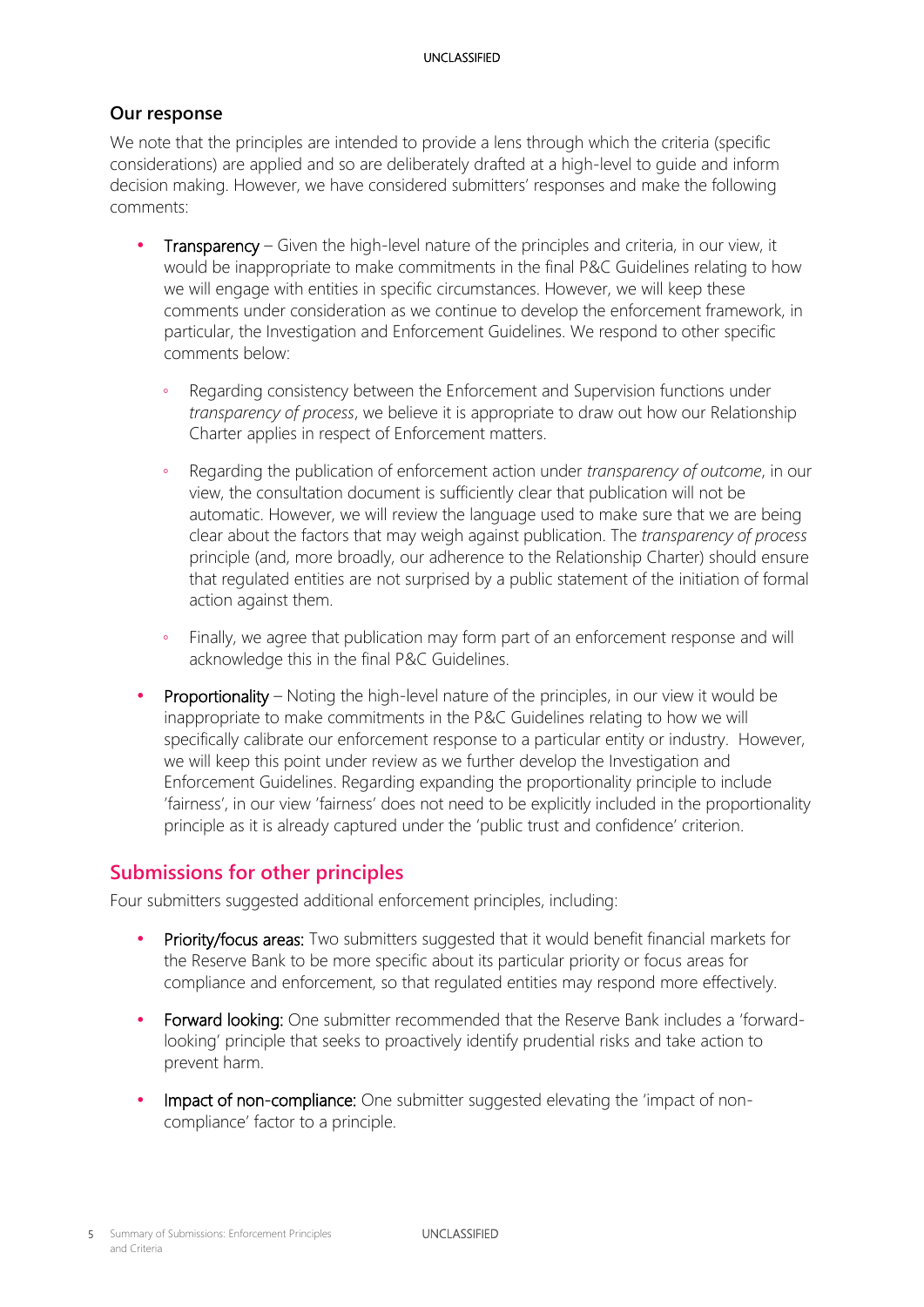• Sound legal basis for acting: Two submitters commented that the most important principle when considering whether enforcement action is appropriate should be whether there is a sound legal basis for acting.

## **Our response**

We have considered the four suggested additional principles above and in our view, they are already sufficiently dealt with elsewhere in the descriptions of the principles and criteria or are outside the scope of the enforcement function.

- Priority/focus areas: As part of our commitment to being a proactive regulator, we will continue to engage with industry and relevant stakeholders openly and constructively to promote a sound and efficient financial ecosystem. As part of this, and as the enforcement function develops, we will look to publish enforcement-specific priority or focus areas, similar to the approach taken by our peer regulators.
- Forward looking: Proactive identification of prudential risks forms part of the Reserve Bank's broader financial stability objective to ensure the ongoing financial wellbeing of New Zealand. In particular, our [supervisory approach](https://www.rbnz.govt.nz/regulation-and-supervision/statements-of-approaches/statement-of-supervisory-approach) and [thematic reviews](https://www.rbnz.govt.nz/regulation-and-supervision/thematic-reviews) ensures that we are attuned to future entity-specific and sector-wide risks as they develop. 'Forwardlooking' is covered in elements of the principles and criteria such as the risk-based principle and the deterrence impact of any enforcement response. As such, in our view, 'forward looking' does not need to be a separate principle. Because of this, in our view, forward looking is sufficiently captured in the principles and criteria and wider Reserve Bank approach to meeting the financial stability objective.
- Impact of non-compliance: In our view, this is adequately dealt with under the 'seriousness of conduct' criterion and does not need to be elevated to a principle. Additionally, the proportionality and risk-based principles include assessments of the non-compliance against the desired outcomes of the legislation when determining enforcement resourcing and response.
- Sound legal basis for acting: The existence of a sound legal basis for acting is fundamental to the Reserve Bank's work. Determining whether there is a legal basis for enforcement action is a part of the proper process that we follow when deciding whether to investigate and what the appropriate enforcement response will be. Additionally, we point to the 'strength of evidence' factor under the 'efficacy' criterion which specifically acknowledges that the Reserve Bank will undertake an assessment based on the Solicitor-General's Prosecution Guidelines' (S-GPG) Evidential Test for both civil and criminal actions.

## <span id="page-6-0"></span>**Other comments on principles**

Several submitters provided general comments on the principles, these included:

- The principles and criteria should align with any matters which the Court must have regard to under the governing statutes.
- Regard needs to be had for unique regulatory areas (such as the FMI regime) where the application of the principles and criteria may not be immediately apparent.
- It will be important to ensure that any changes over time that are made to principles and criteria are considered in light of the wider regulatory environment and multiple regulatory bodies that entities engage with.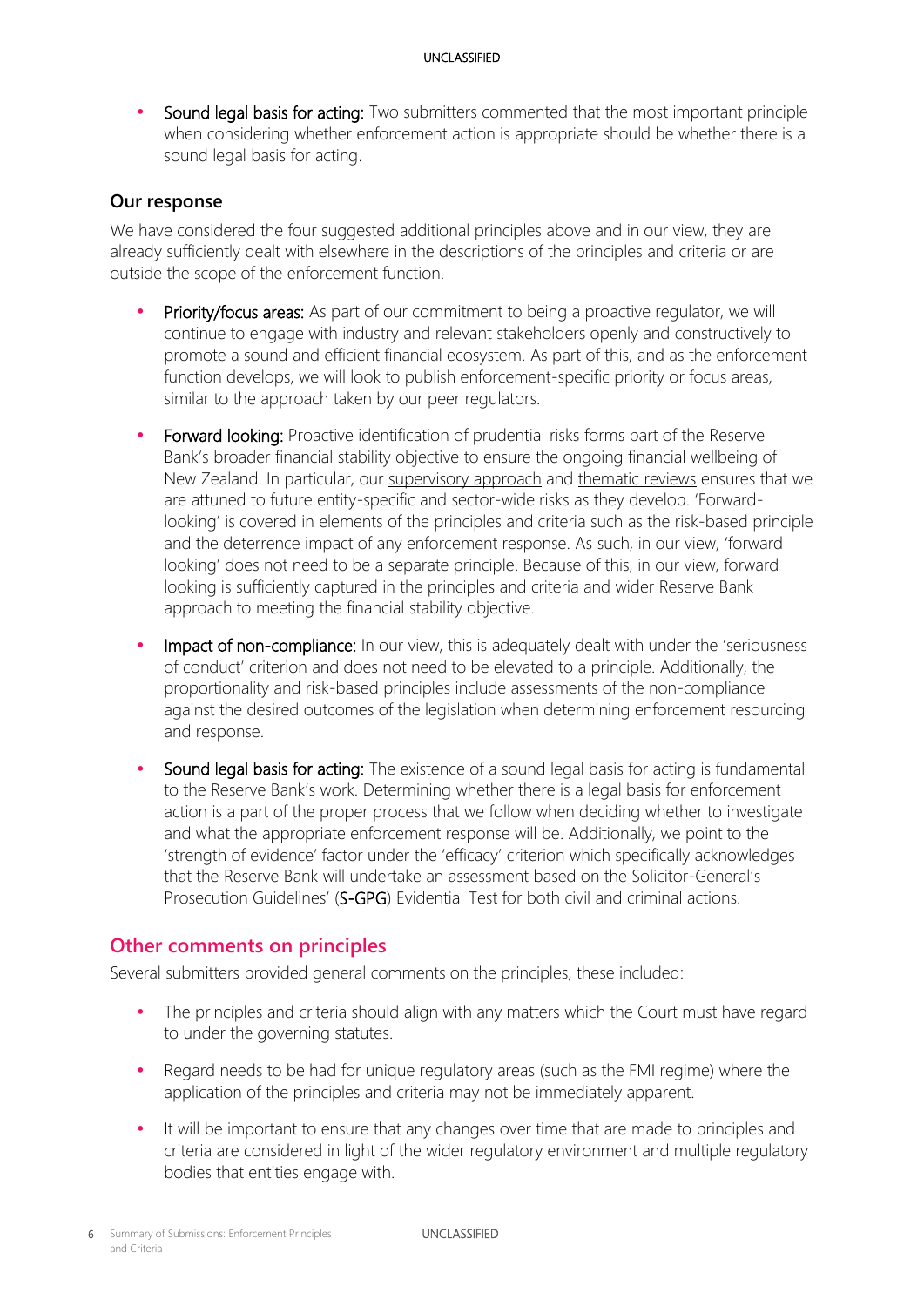## **Our response**

We agree with the points raised above and will look to:

- i. Include reference to the matters that a Court must consider under applicable legislation in the P&C Guidelines and the Enforcement Guidelines.
- ii. Adjust the wording in the P&C Guidelines to make it clear that our enforcement strategy will need to be adapted for the different regulatory areas, such as FMI and AML/CFT.
- iii. Include acknowledgements that we will keep the enforcement framework documents updated in light of changing practices of the Reserve Bank and the changing legislative landscape.

## <span id="page-7-0"></span>**Submissions on choice and application of individual criteria**

In general, submitters were supportive of the proposed enforcement criteria. Several submitters approved of the consistency between our criteria and those of the Financial Markets Authority (FMA) and the Commerce Commission. Several submitters made specific recommendations on individual criteria and factors:

- Responsiveness One submitter noted that an entity's responsiveness should be a strong factor in determining how, and to what extent, the Reserve Bank exercises its enforcement discretion. Another submitter noted that the 'entity's compliance history' should be considered in light of general trends in compliance and take into account positive changes that the entity may have made. For example, where there are significant historic issues that are of concern, but an entity has responded appropriately and is now demonstrating improved behaviour, the compliance history should not be a significant factor. Additionally, an 'entity's compliance history' should only be relevant *after* the initial matter has been determined. 4
- Public trust and confidence Submitters requested that the Reserve Bank describes what would be specifically involved in weighing up the benefits of public action against any immediate risk to financial stability. Specifically, they requested that the Reserve Bank provides further guidance on balancing 'deterrence' and the 'seriousness of the conduct' on one hand, and 'maintaining public confidence' in the financial system on the other hand. Another submitter recommended that 'deterrence' should be balanced with encouraging compliance and avoiding overly punitive impacts on a particular entity.
- Efficacy Submitters recommended that the guidelines reference the need for coordination and planning between regulators and between the Reserve Bank's Enforcement and Supervision functions. Additionally, submitters recommended that the 'efficacy' criterion explicitly recognise that 'other regulatory bodies' could include those outside New Zealand, particularly in the FMI space.

## **Our response**

We thank submitters for their suggestions, and respond to them below:

Responsiveness – In our view, an entity's responsiveness to the breach is sufficiently covered by the 'cooperation with the Reserve Bank in reaction to the breach' factor. We

<sup>4</sup> We interpret this comment to mean that an entities compliance history is not a factor in determining whether a breach has occurred. Rather it should be considered when deciding on the appropriate enforcement response after the Reserve Bank has satisfied itself that there is an actionable breach.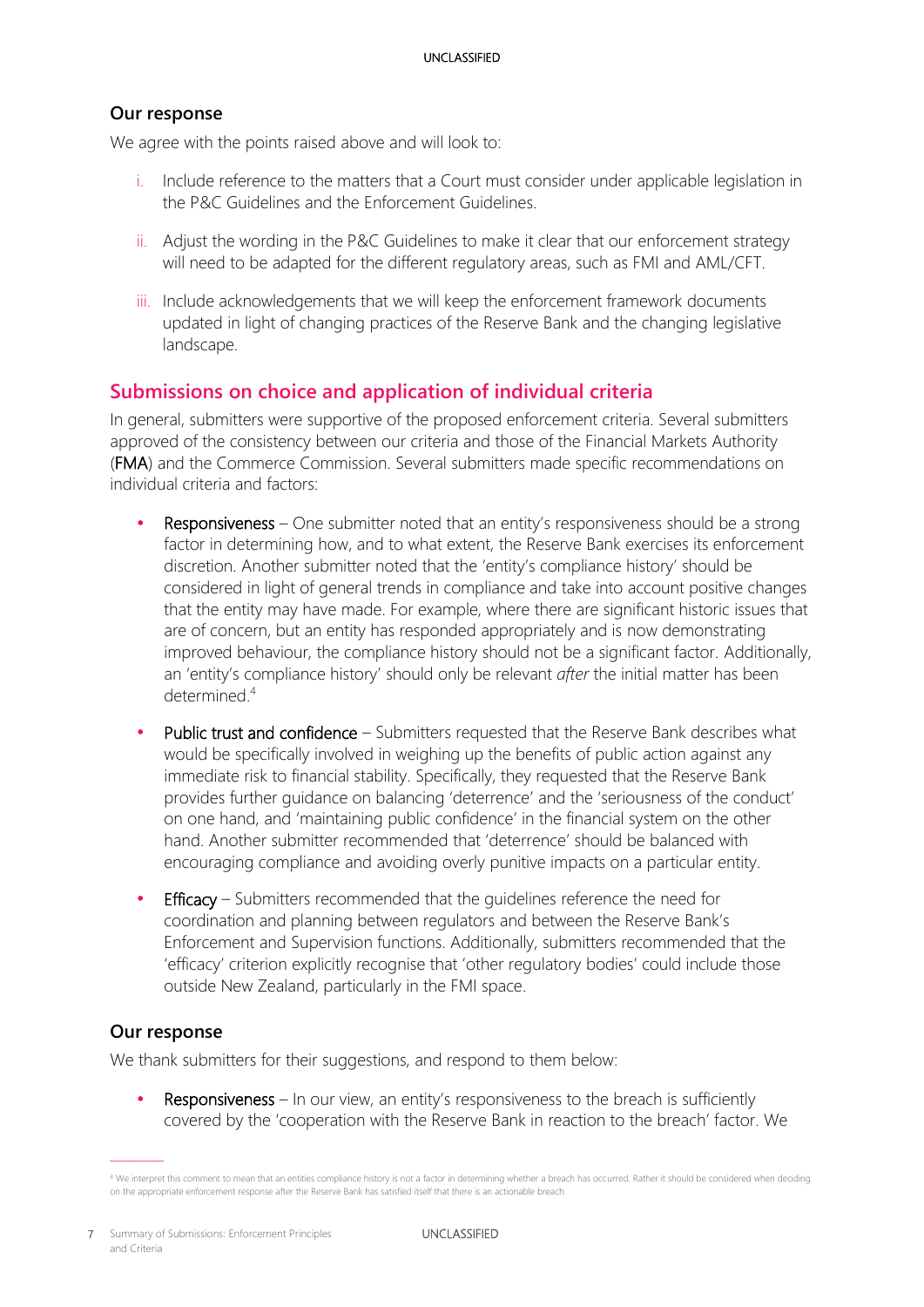also believe that the general trends in compliance and any positive changes that the regulated entity may have made are appropriately captured in the 'responsiveness' and 'public trust and confidence' criteria. However, in the P&C Guidelines we will look to more clearly capture the overarching concept that the criteria and factors will be applied in a way that weighs up the positive conduct of the entity as well as the conduct that contributed to the breach.

- Public trust and confidence In our view the requested level of specificity does not fit with the purpose of the P&C Guidelines. The individual principles and criteria are not intended to be read in isolation, rather they are part of the broader enforcement framework which will be captured in the P&C Guidelines and the Investigation and Enforcement Guidelines documents. The enforcement framework must be applied and operated within our legislative mandates and as part of our broader purpose, vision, and values as described in the Statement of Intent. However, in the final P&C Guidelines, we will look to give this point more prominence.
- Efficacy We agree that international bodies should be referenced in the discussion of 'other regulatory bodies' as part of the 'efficacy' criterion. We will also look to elaborate on our approach to cooperating with peer regulators, in the Investigation and Enforcement Guidelines.

## <span id="page-8-0"></span>**Submissions for other criteria**

Several submitters suggested additional considerations that could be included in criteria or factors, these include:

- Constructive and open communication: One submitter recommended that we describe how we will ensure that the parties engage constructively, while focusing on the intent of the regulation, industry interpretations, and communicating openly without reliance on legal privilege.
- Clarity of application: One submitter recommended that we outline how we will approach enforcement in a manner that clarifies and reflects the regulatory context, as well as how we will seek the appropriate outcome in the most efficient and practical manner.
- Crown Prosecution Guidelines: One submitter noted that any decision to prosecute must satisfy the evidential and public interest test in the S-GPG. It was suggested that the public interest test has not been sufficiently canvassed in the consultation paper, and needs greater prominence.
- Self-reporting: One submitter recommended that self-identification of issues and escalation to the Reserve Bank should be taken into account when considering the enforcement approach. In particular, they noted that entities that undertake robust assurance and compliance testing, which identifies compliance weaknesses and potential breaches, should have this positive risk culture factored into enforcement action.

## **Our response**

We have considered the submissions on additional criteria and, in our view, many of the recommendations can be addressed by clarifying or elaborating on the current criteria or including further detail in the other enforcement framework guidance such as the Enforcement and Investigation Guidelines. Specifically: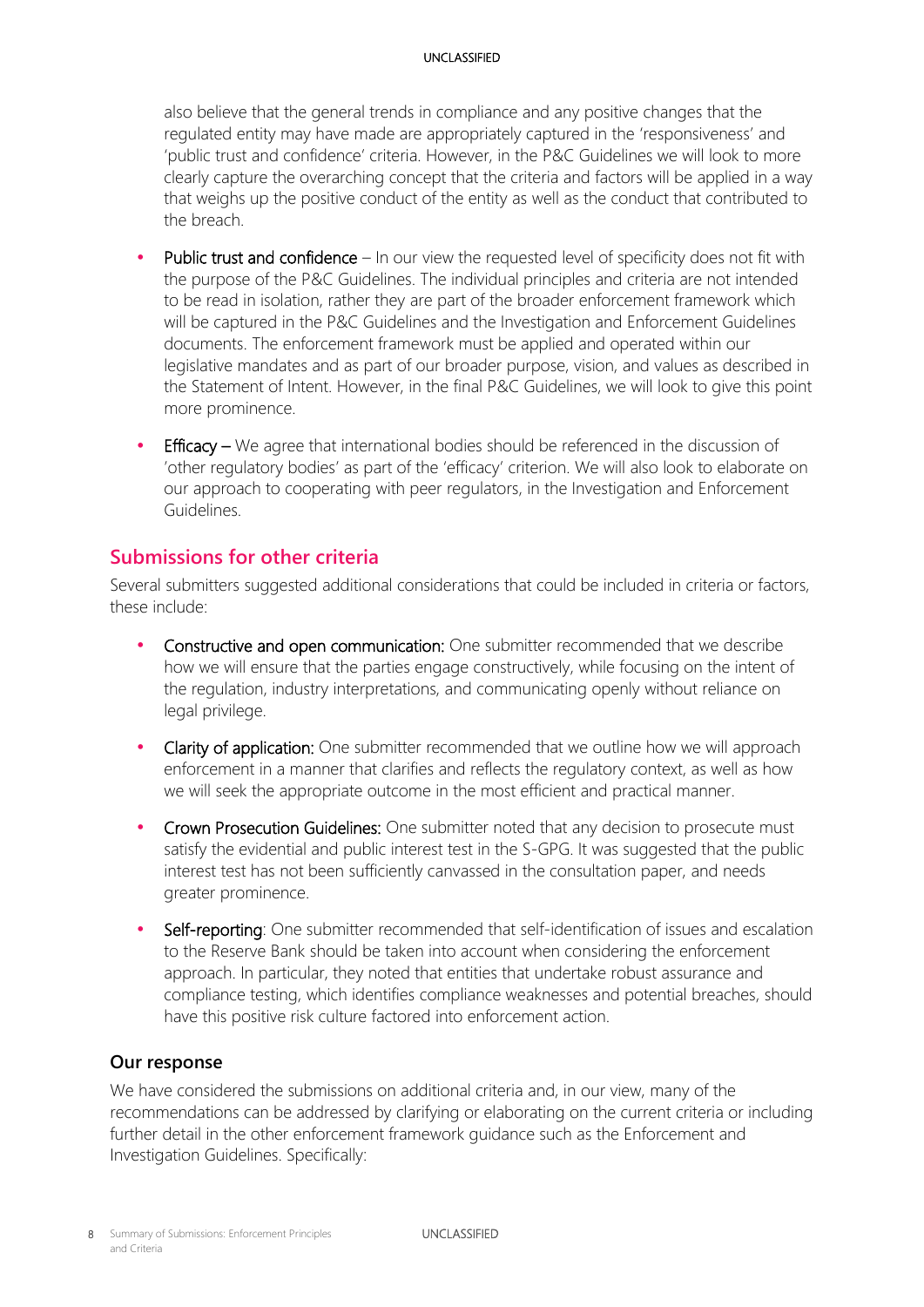- Constructive and open communication In our view, our approach to communications (in the context of the P&C Guidelines) is sufficiently captured in the transparency principle. Although we will look to further address how enforcement related communications are conducted in accordance with the Relationship Charter, as described above.
- Clarity of application The purpose of developing an enforcement framework is to clearly outline how we approach enforcement in a manner that reflects the regulatory context. We also aim to detail how we will seek appropriate outcomes in accordance with our purpose, vision, and values as described in our Statement of Intent. We will look to give this point more prominence in the P&C Guidelines and other enforcement framework guidance.
- Crown prosecution guidelines The 'strength of evidence' factor under the 'efficacy' criterion includes a specific reference to the Evidential Test under the S-GPG. We will look to include reference to the Public Interest Test under the 'public trust and confidence' criterion to give further clarity. We may also provide further guidance on the application of the S-GPG in other enforcement framework guidance.
- Self-reporting In our view, the impact of self-reporting on the ultimate enforcement decision is already incorporated in the proportionality principle and the 'responsiveness' criterion. However, we will look to draw out these themes more explicitly in the final P&C Guidelines.

## <span id="page-9-0"></span>**Other comments on criteria**

Several submitters provided general comments on the criteria, including that we should make explicit references to 'potential', 'possible' or 'alleged' non-compliance/breaches, and include wording that reflects the fact that only the courts determine whether an activity has broken the law or not. Additionally, submitters recommended that we explicitly refer to the principles and criteria when exercising our enforcement powers or discretion.<sup>5</sup>

## **Our response**

We acknowledge that only the courts can determine whether an activity has broken the law or not and will look to add words to reflect this in the final version of the P&C Guidelines and the Enforcement Guidelines.

In our view, our approach to public statements and communications in the context of the principles and criteria is covered by the transparency principle.

# <span id="page-9-1"></span>**Suggestions for additional guidance**

Eight submitters made specific recommendations for further enforcement guidance that the Reserve Bank could produce. These suggestions included guidance on:

 Application of natural justice principles – Submitters requested further guidance on the application of natural justice during the investigation, litigation, and decision-making processes. Specifically, guidance on the rights of investigated parties during an investigation, including: the right to be heard, the opportunity to explain their conduct and to put forward their version of events, the right to legal representation, and the application of legal privileges.

 $5$  We took this to mean that we should use the Principles and Criteria to quide public statement and communications on enforcement outcomes.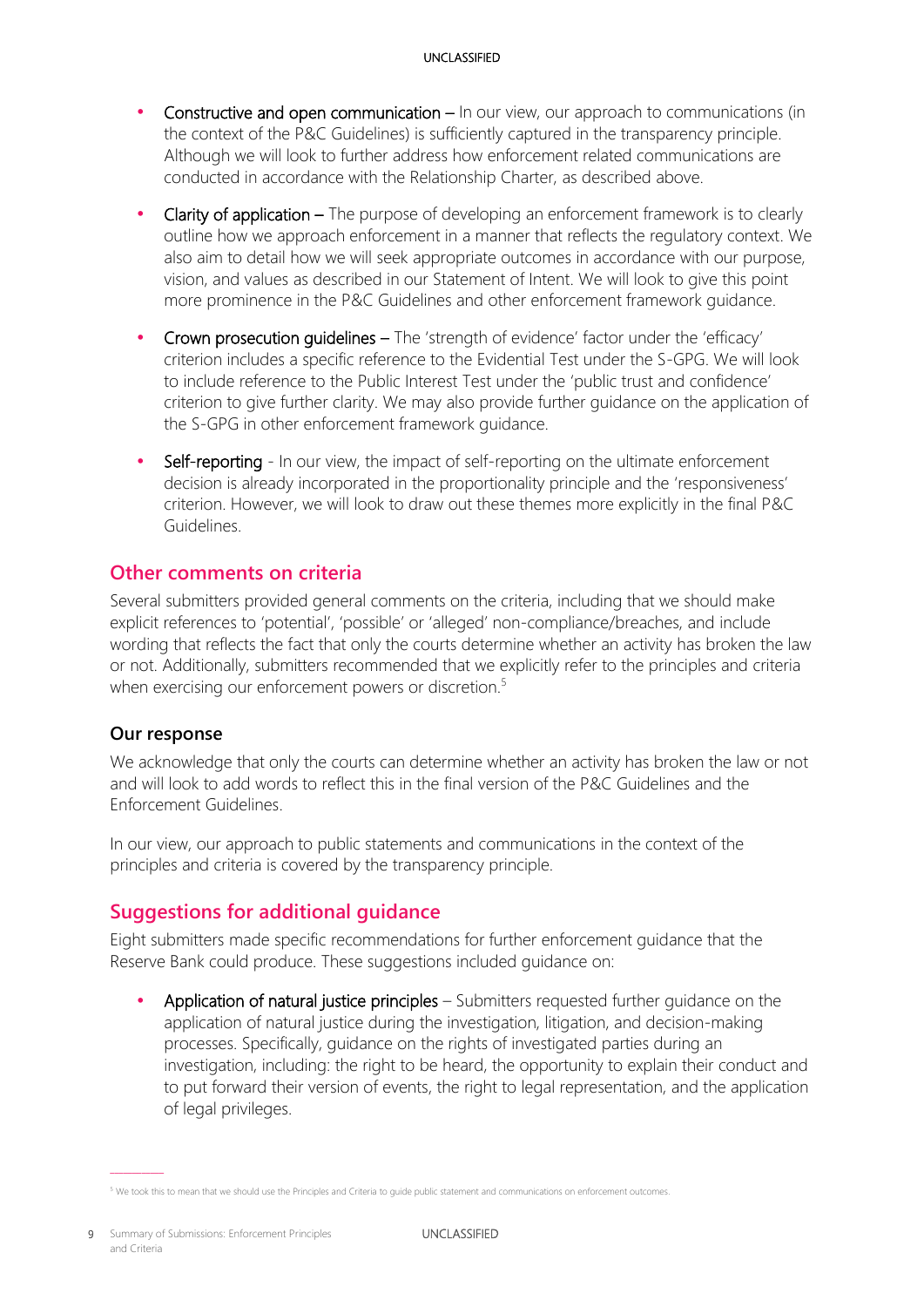- Relationship between Enforcement and Supervision Submitters requested an explanation and examples of any practical differences that can be expected for enforcement activities under the new enforcement-led framework compared to the old supervision-led process.
- Relationship with peer regulators Submitters noted their strong support for collaboration between regulators, where enforcement falls within the remit of more than one regulator. However, further guidance was requested on our approach to such collaboration.
- The enforcement process Submitters requested further guidance on elements of the enforcement and investigation process, including: guidance on the statutory tools and regulatory responses (powers and ability to sanction) in the Reserve Bank's tool-kit, and guidance on what supporting documents will be considered when deciding on an enforcement action, for instance, the Relationship Charter, Statement of Intent, and any other published policies.
- Sector specific application Submitters requested additional guidance on how the principles and criteria apply to sectors governed by specific legislation. In particular, guidance was sought on how we consider the scope, purpose, and principles of the relevant regulatory regime and the general behaviour and maturity of a particular regulated population.
- Lessons from enforcement activities Submitters suggested that we should share supervisory insights gathered from their monitoring and provide specific examples of good and poor practices in the industry. This would allow discretion on which enforcement actions to publicise, while giving the industry the chance to find and fix things and learn from others.

## **Our response**

We appreciate the need for further clarity throughout the investigation and enforcement process and on how the enforcement process fits within the general supervisory relationship. We will be publishing further enforcement framework guidance in due course such as the Enforcement and Investigation Guidelines which will address some of these points. Specifically:

- Application of natural justice principles The Enforcement and Investigation Guidelines will cover applicable natural justice principles.
- Relationship between Enforcement and Supervision The Enforcement page on our website will describe at a high level the relationship between our Enforcement and Supervision functions. Additionally, the Enforcement Guidelines will provide further explanation on how and when a matter is progressed from a supervisory response to an enforcement response. The Investigation Guidelines will also deal with expected supervision-led and enforcement-led engagements with entities during the course of an investigation.
- Relationship with peer regulators Our Investigation and Enforcement Guidelines will look to address at a high-level our ability to refer things to other regulators if we believe they are better suited to their regulatory remit.
- The enforcement process The Enforcement and Investigation Guidelines will describe our escalating regulatory response toolkit, our approach to entity communication during an investigation, and a description of how the enforcement framework interacts with other published policies such as the Relationship Charter.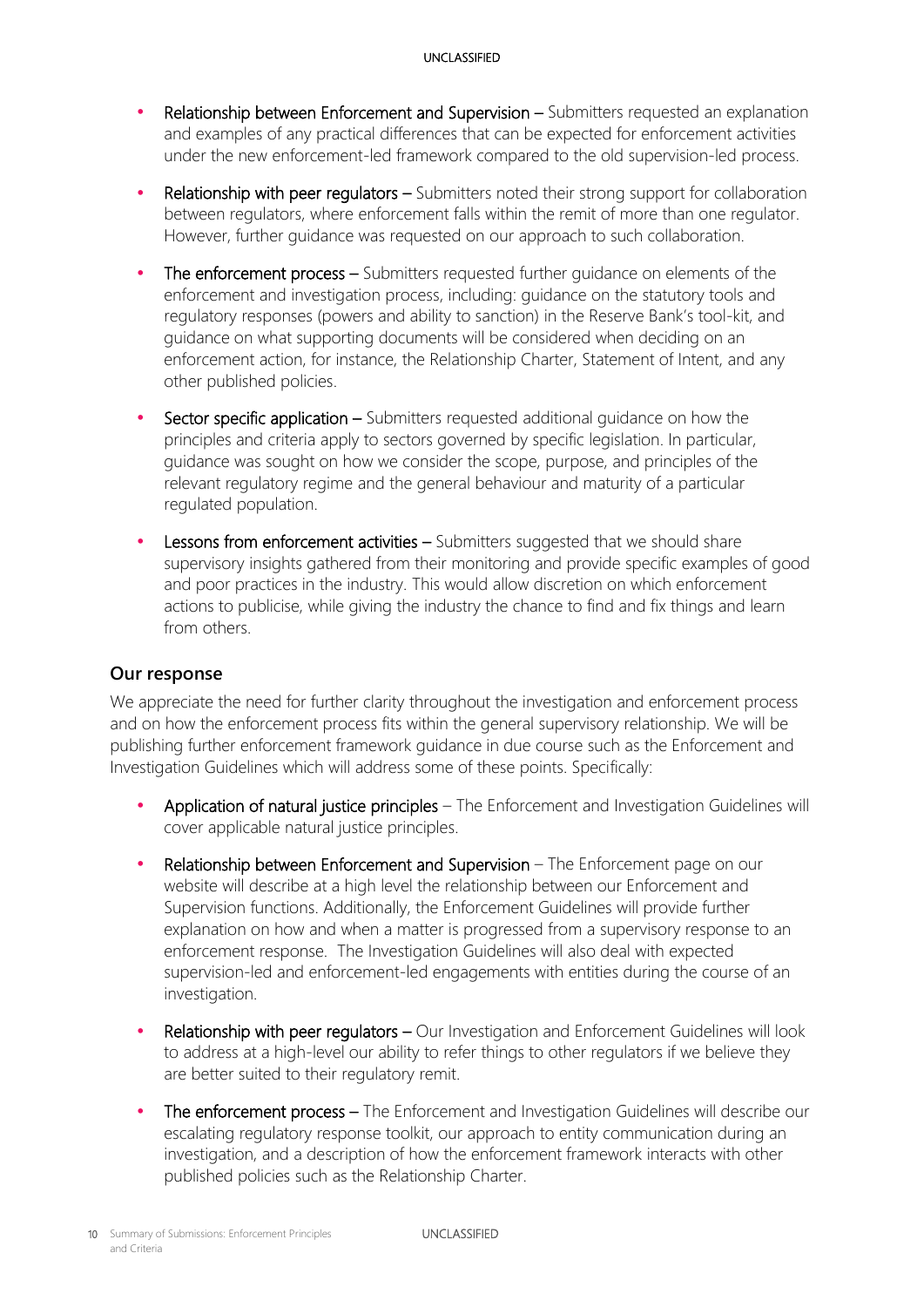- Sector specific application As discussed above, the principles and criteria are high-level so that they can be applied to the full suite of regulatory areas for which we are responsible. The final P&C Guidelines will look to clarify how the principles and criteria work together with the rest of the enforcement framework and the relevant legislation.
- Lessons from enforcement activities We support the need for transparent communication of insights gained from our activities, as the enforcement function matures, we will look to provide further insight into our enforcement outcomes.

## <span id="page-11-0"></span>**Additional comments**

One submitter noted that instances of non-compliance can occur within complex businesses with complex legislative frameworks. In their view, an absence of incidents of non-compliance may be more likely to indicate a *weak* risk and compliance framework than a strong one. They submit that this be recognised within our enforcement strategy. We agree with this comment and will look to incorporate this concept into our Enforcement Guidelines.

Several submitters recommended the principles and criteria be closely monitored once implemented, re-assessed, and updated for effectiveness over time. This would ensure delivery of intended improvements in compliance standards, and assess changes and innovations in both industry and the Reserve Bank environments. One submitter commented that supervision of cyber and technology risk is a dynamic, developing area. They noted that it is unclear how tolerances and thresholds in this area will be set. As mentioned above, the guidelines that make up the enforcement framework are living documents and will include a commitment to review them regularly and amend them in light of changes in the regulatory environment.

One submitter suggested that the strategic priorities should link directly to the principles, criteria, and factors, and that the final P&C Guidelines should show how these factors would enable our Reserve Bank's strategic priorities to be achieved. Another submitter noted that we should elaborate on the intent of the compliance goals by showing how they link back to our Statement of Intent. We agree and will look to contextualise how the enforcement framework and the principles and criteria align with the Reserve Bank's strategic priorities as expressed through the Tane Mahuta narrative in the Statement of Intent.

Several submitters recommended that we hold forums and seminars to allow for engagement and constructive discussion on the enforcement function and provide an opportunity for industry to raise questions and fully understand the approach that will be taken. We appreciate industry's desire for engagement, once we have finalised the principles and criteria and issued further enforcement guidance we will consider how best to engage with industry to promote a clear understanding of our enforcement framework.

# <span id="page-11-1"></span>**Next steps**

Thank you to everyone who submitted on this guidance. The full list of substantive submissions can be viewed on our website. The table below sets out the timeline we are pursuing with respect to the remainder of the enforcement framework. We will be engaging with our regulated entities throughout this process and we welcome your views at any point. Please provide any further comments using the email address [Enforcement.Consultation@rbnz.govt.nz](mailto:Enforcement.Consultation@rbnz.govt.nz).